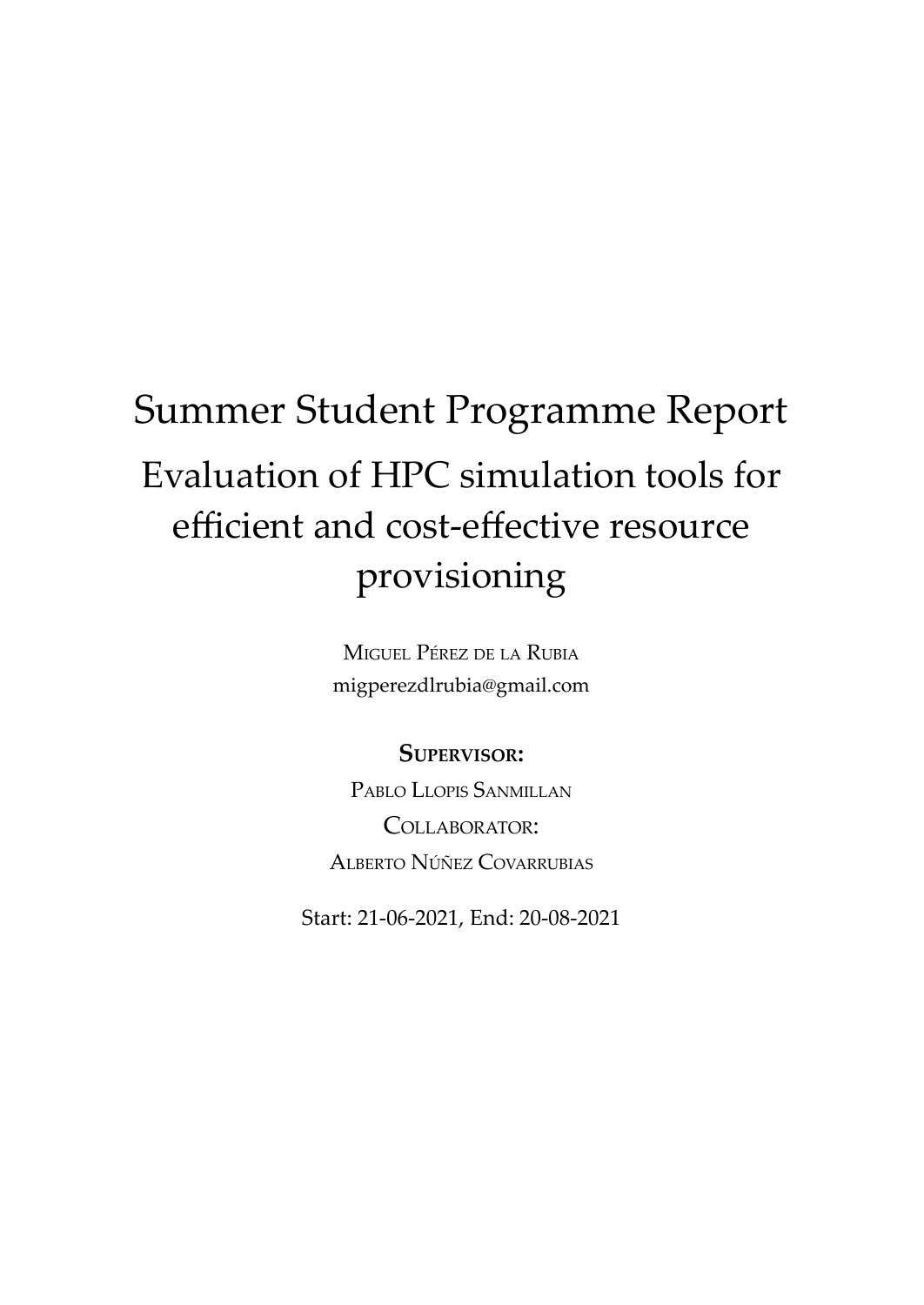# Table of context

Introduction

Development

Future Work

Special Thanks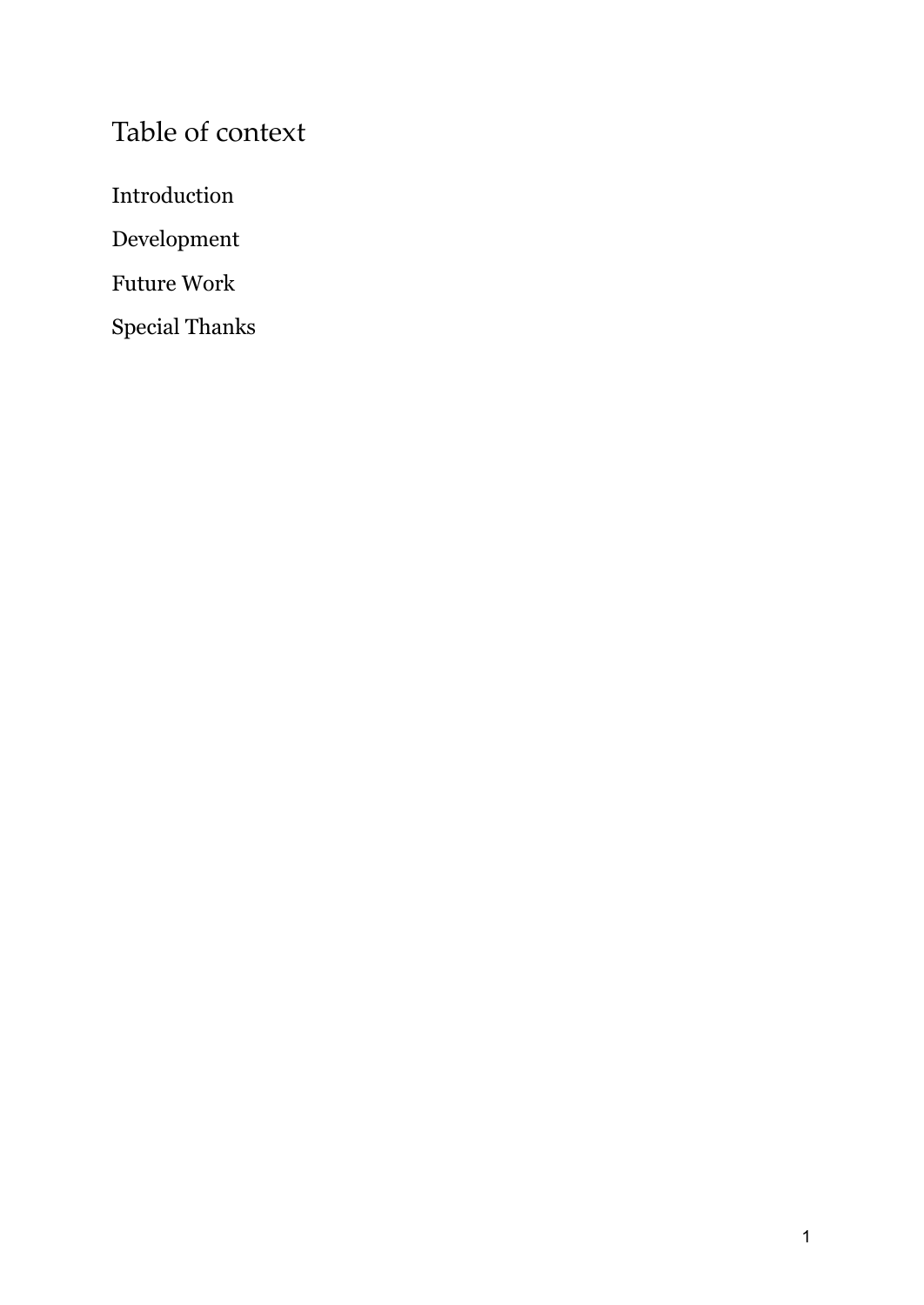# 1. Introduction

At the beginning of my internship, I was introduced to a few tools used at CERN. These tools include the HPCBatch cluster, where I was going to develop the project.

The objective of the project is to study a new methodology of evaluating HPC clusters through simulations tools. Using simulation tools enable the possibility of knowing the cost-effectiveness and efficiency with precise results in advance. This methodology has the workflow shown below:



- 1. **Obtain HPC application traces:** by instrumenting applications using standard tools such as Score-P or Tau, we can generate detailed traces for each application. This way we can create a repository of HPC application traces. These can be generated by experts in the field.
- 2. **Create simulation scenarios:** by changing the component parameters, one can model faster CPUs or faster memory or storage according to the characteristics offered by vendors.
- 3. **Explore cost-effective configurations:** leveraging the application traces, we can use them as inputs for the simulator to evaluate different hypothetical scenarios. For instance, one where we invest more in a better network or a situation where we invest more in faster memory, or CPUs. Since the simulator has a graphical interface, this step (and the previous step) can be carried out by service managers, but also anybody in charge of resource procurement.

Due to their expensiveness, knowing where the bottlenecks can be will save a lot of effort trying to optimize applications. Also, it can be useful by testing which applications are better for the existing HPC clusters, with the advantage of not having to saturate the cluster, delaying other possible results executing at that moment. This is applied either way to cloud environments and bare-metal.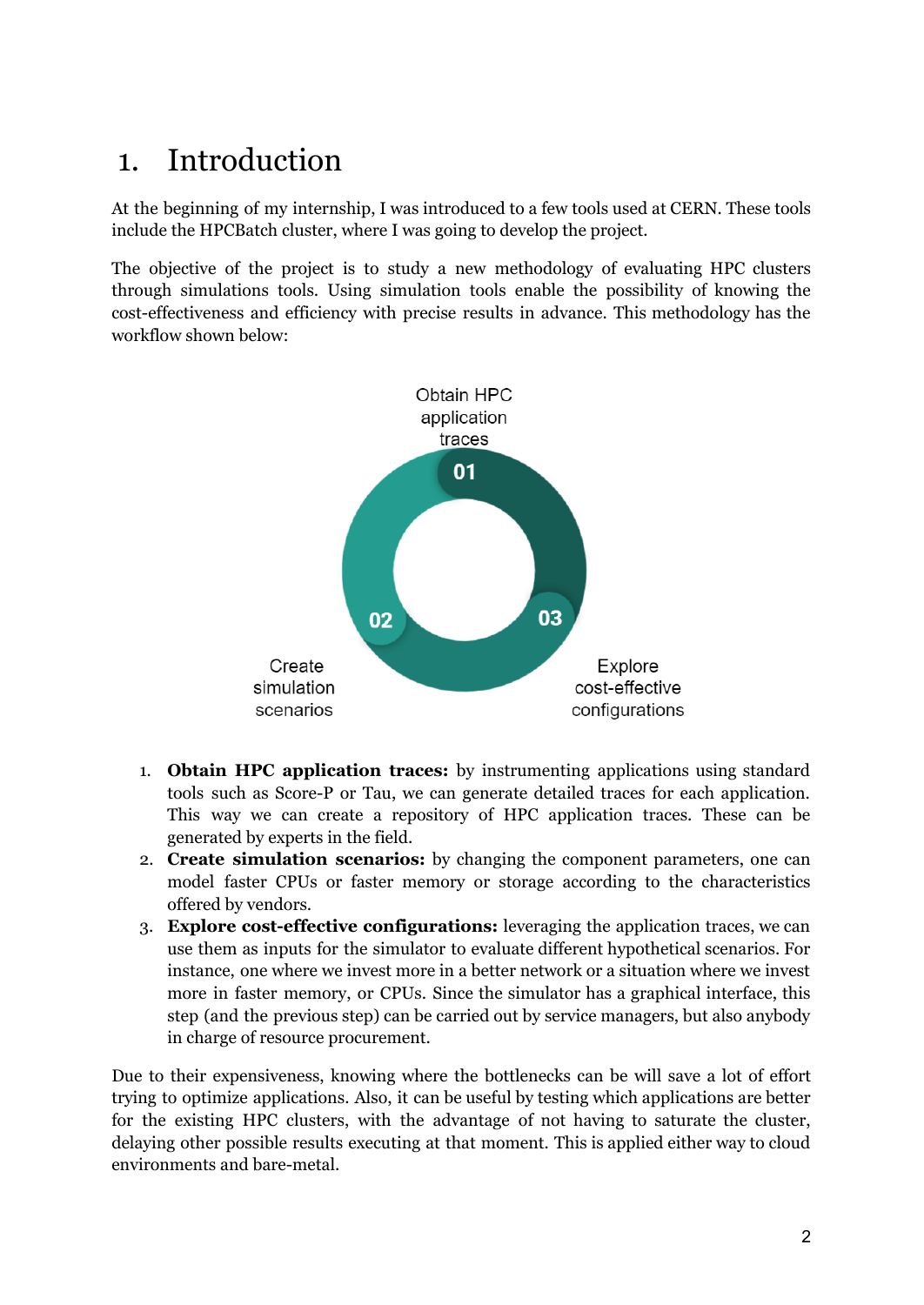# 2. Development

For the development of the project we have followed the next goals:

- *Evaluate simulation tools*: we evaluate simulation tools that could fit this project's requirements. We found different simulators each of them with its own specifications:
	- COTSon 1 , a simulator framework jointly developed by HP Labs and AMD that provides accurate evaluations of current and future computing.
	- $\bullet$  M<sub>5</sub><sup>2</sup>, which supports the execution of the entire system, including operating system code and models of network and disk devices.
	- Simics 3 , another full-system simulator that was one of the first academic projects in this area and the first commercial full-system simulator.
	- SIMCAN<sup>4</sup> is a simulation platform for modeling and simulating both distributed systems and applications.

We agreed to use SIMCAN, as it provides high level of flexibility and scalability. This is given by the simulation core of SIMCAN relies on its repository, which contains a compilation of models that represents the most relevant components of a distributed system, such as CPUs, disks and communication networks. Thanks to this collection of models the same component can be represented by different models, e.g. a CPU processor can be modeled as a Single-Core CPU model and as a Quad-Core CPU model. In addition of this, we also had the opportunity to collaborate with Alberto Nuñez, developer of the simulator, who will help with the installation in the cluster.

- *Choose target HPC applications*: we choose a sample of HPC applications that we want to target for our evaluation and methodology. We chose applications from the Accelerator and Technology Sector and Lattice QCD. These applications are run on CERN's HPC infrastructure.
- *Setup simulation environment at CERN's infrastructure*: this phase includes building the simulation tools, and testing to find a version that works and is suitable for the project. This is a time consuming step due to the complexity of the software stack.
- *Tracing: Instrument HPC applications*: this step involved researching tools such as P-Score, OTF2 and Tau to obtain detailed traces from running HPC applications.
- *Develop trace reader support*: we have to develop code that adds support for using our traces as inputs for the simulator. Our chosen simulator had limited support for these application traces. This is also a time-consuming process due to the complexities of the trace file formats.

Due to external circumstances, the project's time was cut in half, and we could not finish the goal: "Develop trace reader support". Therefore this project is still a work in progress, and we have not arrived at a final conclusion yet.

<sup>1</sup> <http://cotson.sourceforge.net/>

<sup>2</sup> <https://ieeexplore.ieee.org/document/1677503>

<sup>3</sup> <https://www.windriver.com/products/simics>

<sup>4</sup> <https://www.sciencedirect.com/science/article/pii/S1569190X11001432?pes=vor>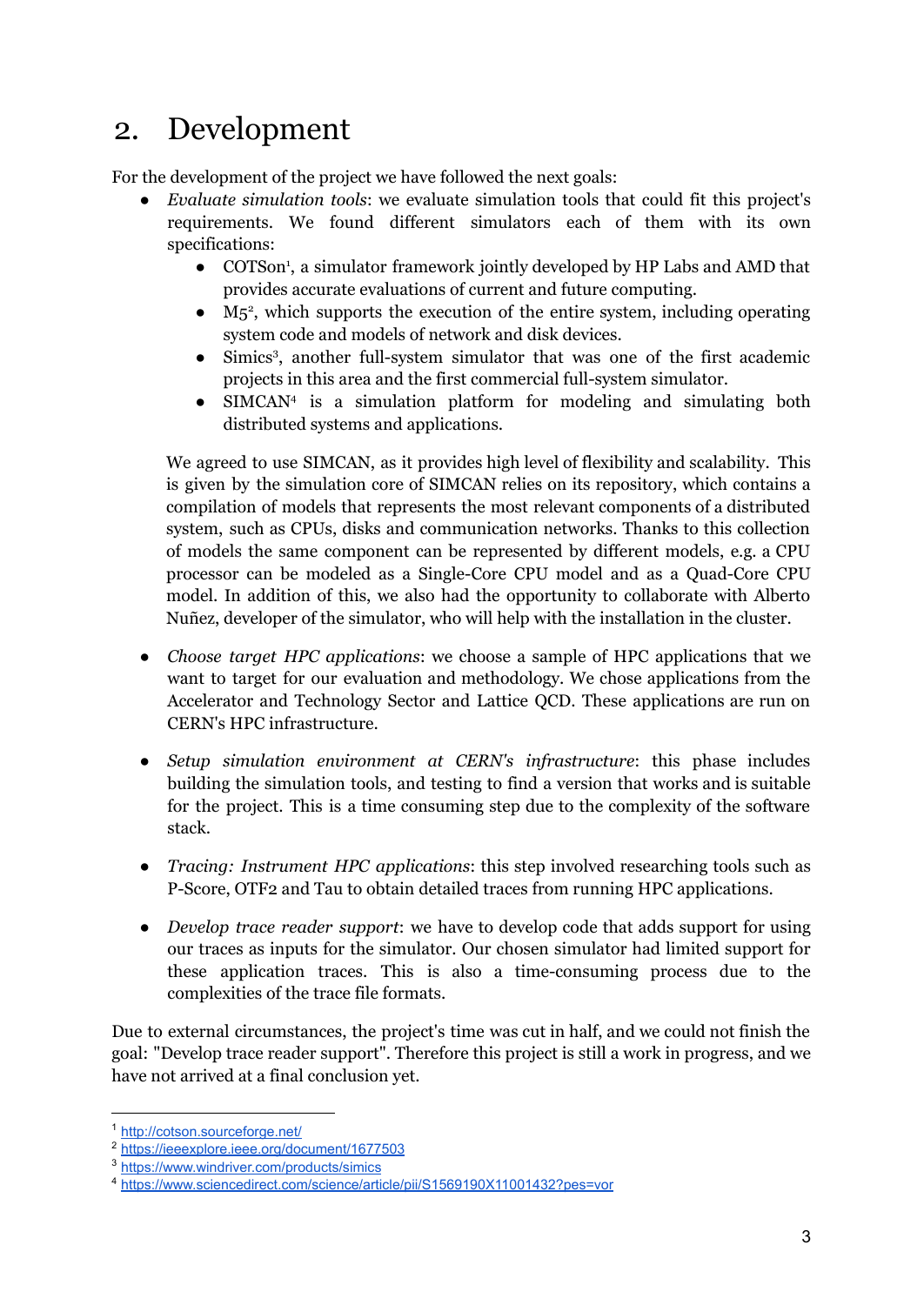### 2.1. Installing simulation tools

For the installation of SIMCAN, a step-by-step guide has been developed. SIMCAN is based on OMNeT++ 5 , an extensible, modular, component-based C++ simulation library and framework, primarily for building network simulators. There is also another dependence with INET++<sup>6</sup>, an open-source OMNeT++ model suite for wired, wireless and mobile networks. INET evolves via feedback and contributions from the user community.

### 2.1.1. OMNeT++ installation

#### 1. Download omnet and untar

```
wget
https://github.com/omnetpp/omnetpp/releases/download/omnetpp-6.0p
re11/omnetpp-6.0pre11-src-linux.tgz
$ tar xvfz omnetpp-6.0pre11-src-linux.tgz
```
#### 2. Install python dependencies

```
python3 -m pip install --user --upgrade numpy pandas matplotlib
scipy seaborn posix_ipc
```
#### 3. Add omnet to the PATH

#### 3.1. Either permanently:

```
$ nano ~/.bashrc
$ export PATH=$HOME/omnetpp-6.0pre11/bin:$PATH
```
#### 3.2. Or just with

\$ source setenv

#### 4. Omnet 6 needs to be able to compile  $c++ \geq 14$ , which means  $\text{gcc} \geq 9$

```
scl --list # show available "software collections"
scl enable devtoolset-9 bash
```
#### 5. Load MPI module

```
module load mpi/openmpi/3.0.0
```
6. Set configure flags WITH\_QTENV, WITH\_OSG, and WITH\_OSGEARTH by editing the file 'configure.user' in the omnet directory.

For the cluster, use these settings:

```
WITH_QTENV=no
WITH_OSG=no
```
<sup>5</sup> <https://omnetpp.org/>

```
6 https://inet.omnetpp.org/
```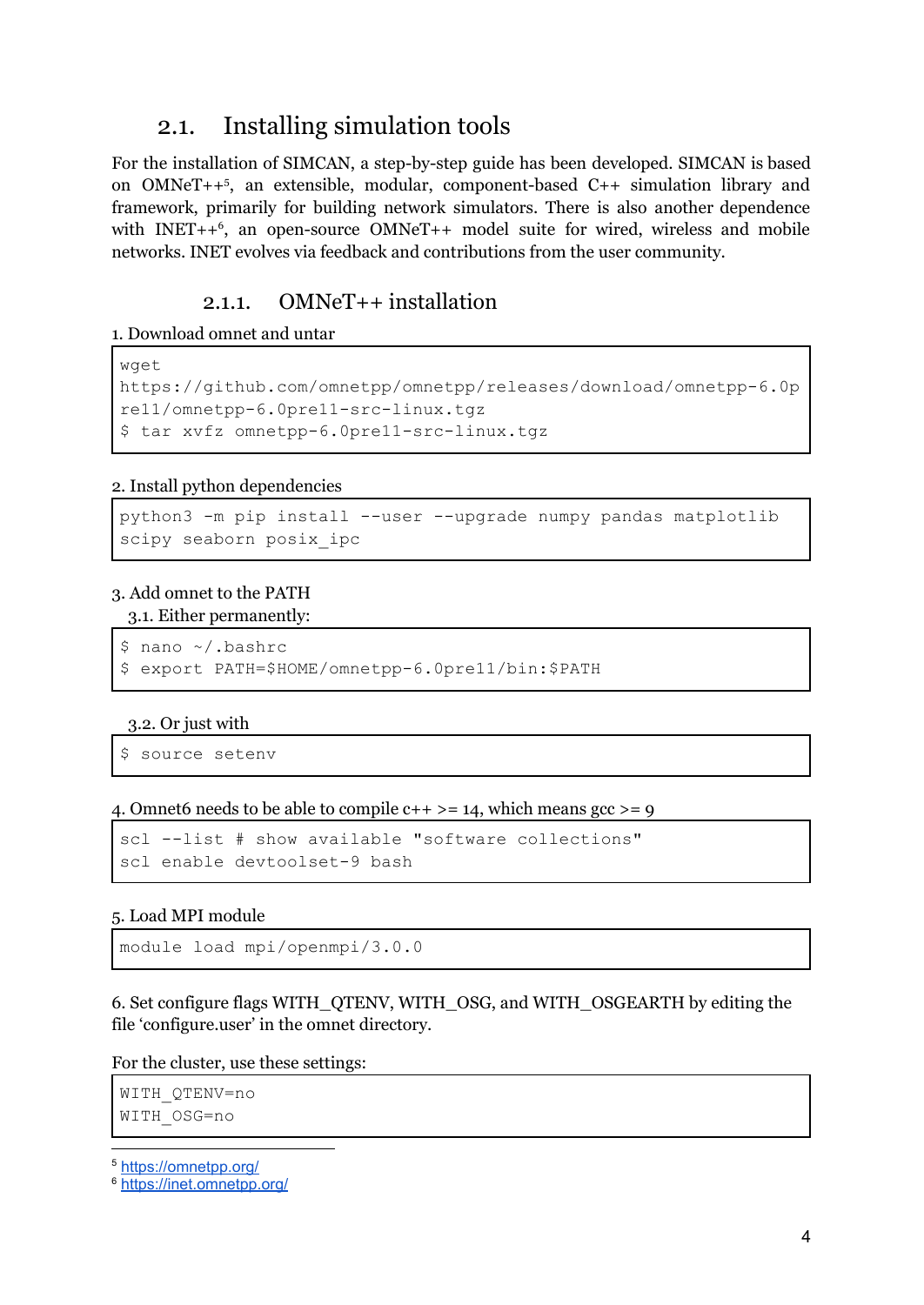```
WITH_OSGEARTH=no
```
For building with a graphical interface (Eclipse), use:

```
WITH_QTENV=yes
WITH_OSG=no
WITH_OSGEARTH=no
```
#### 7. Now just run configure

./configure make

#### 2.1.2. Inet installation

Download version 4.3.2:

```
wget
https://github.com/inet-framework/inet/releases/download/v4.3.2/i
net-4.3.2-src.tgz
tar xf inet-4.3.2-src.tgz
cd inet4.3
```
#### Build Inet:

```
which omnetpp || echo "Setup Omnet++ environment first" # make
sure omnetpp is in the path
source setenv
make makefiles
make -j $(nproc) MODE=debug
```
#### 2.1.3. Simcan installation

SIMCAN is easily installed in two steps: first, through a graphical environment; second, in the cluster.

Installing through the graphical OMNeT++ Eclipse interface makes sure that the makefiles are automatically generated. Otherwise, the makefiles would have to be built manually (involves setting lots of flags and arguments).

Then, the project can be copied over into the cluster, where a simple `make clean  $&\&$ make` will recompile it using the already generated makefiles.

#### 2.1.3.1. Graphical installation

With the OMNeT environment loaded (source setenv), load OMNeT++(run omnetpp). Make sure to import INET (File | Import | Existing Projects)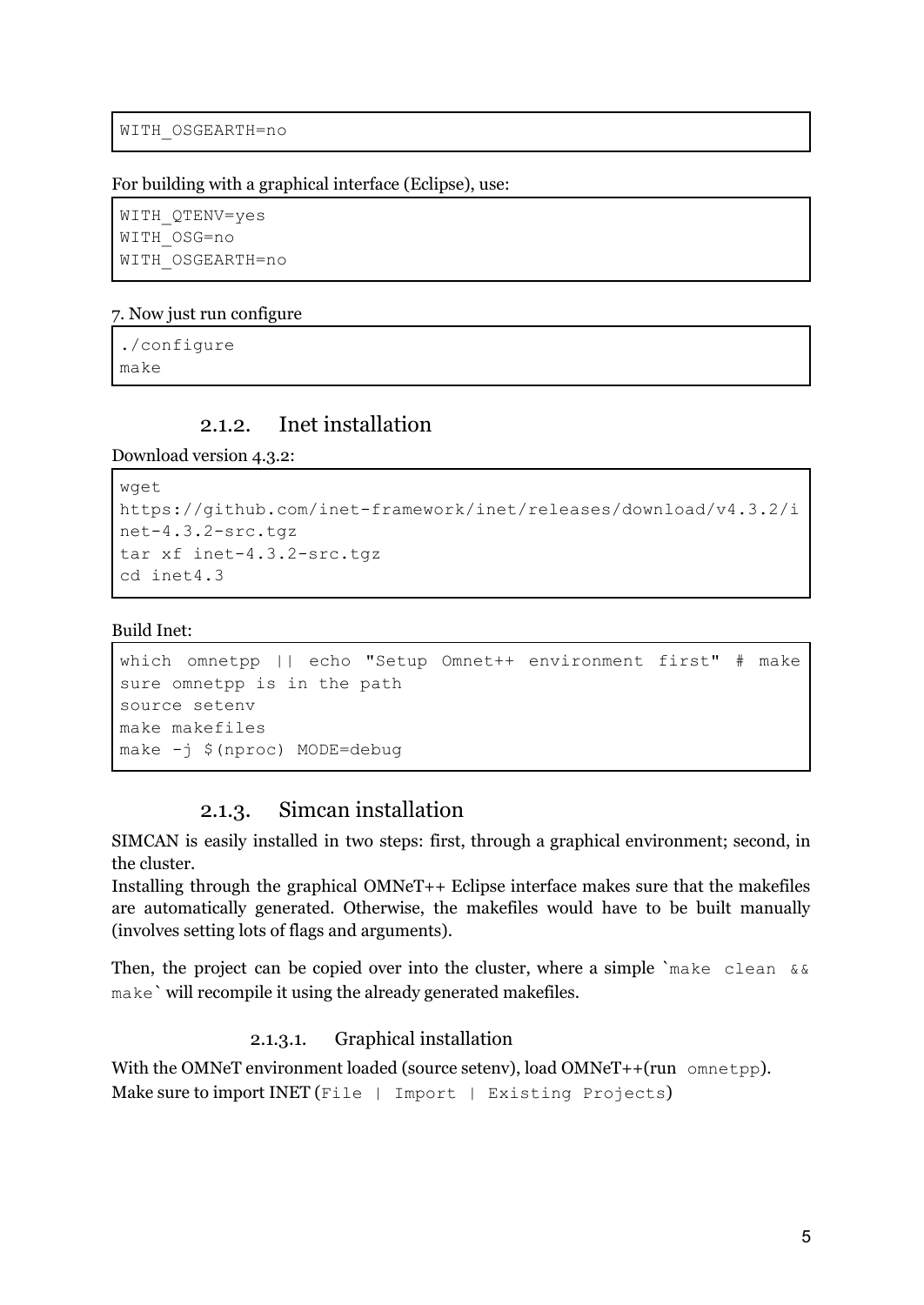|                                                                                                        | Import                                                                                             |   | $\times$     |  |
|--------------------------------------------------------------------------------------------------------|----------------------------------------------------------------------------------------------------|---|--------------|--|
| <b>Import Projects</b><br>Some projects cannot be imported because they already exist in the workspace |                                                                                                    |   |              |  |
| Select root directory:                                                                                 | /home/pllopis/src/inet4.3                                                                          |   | Browse       |  |
| Select archive file:                                                                                   |                                                                                                    | ▼ | Browse       |  |
| Projects:                                                                                              |                                                                                                    |   |              |  |
| inet (/home/pllopis/src/inet4.3)                                                                       | Select All                                                                                         |   |              |  |
|                                                                                                        |                                                                                                    |   | Deselect All |  |
|                                                                                                        |                                                                                                    |   | Refresh      |  |
| Options<br>Search for nested projects<br>Copy projects into workspace                                  | Close newly imported projects upon completion<br>Hide projects that already exist in the workspace |   |              |  |
| Working sets<br>Add project to working sets                                                            |                                                                                                    |   | Ne <u>w</u>  |  |
| Working sets:                                                                                          |                                                                                                    | ▼ | Select       |  |
| ②                                                                                                      | $<$ Back<br>Cancel<br>Next >                                                                       |   | Finish       |  |

Repeat the same process for the SIMCAN directory.

Now make sure that INET is referenced from the SIMCAN project: From the Project Explorer window, right-click on SIMCAN: Properties | Project References and make sure that INET is checked.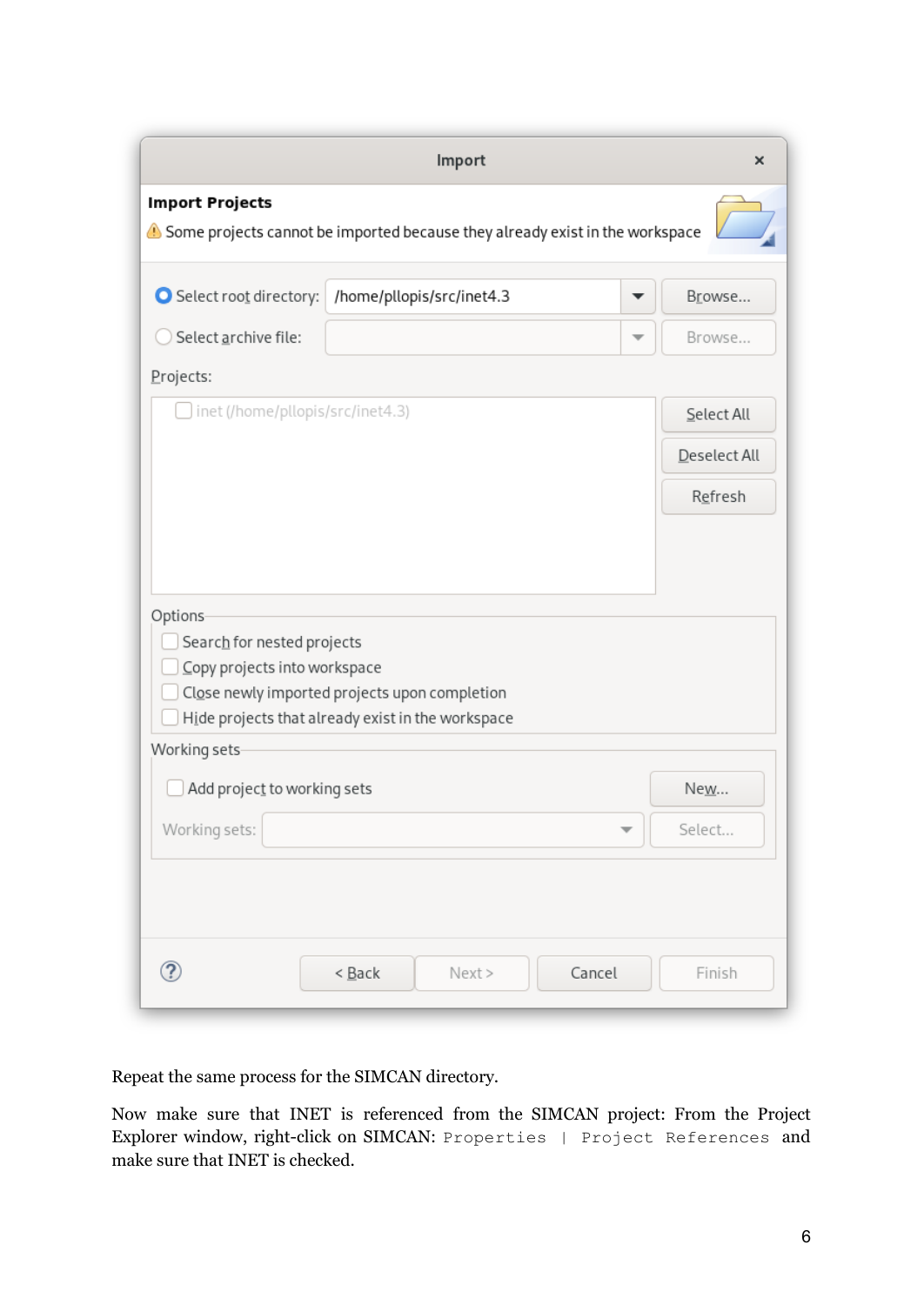| <b>Properties for simcan</b><br>$\times$                                                                                                                                                                                                                                               |                                                                                                                                                                                             |                                                             |  |
|----------------------------------------------------------------------------------------------------------------------------------------------------------------------------------------------------------------------------------------------------------------------------------------|---------------------------------------------------------------------------------------------------------------------------------------------------------------------------------------------|-------------------------------------------------------------|--|
| type filter text                                                                                                                                                                                                                                                                       | <b>Project References</b>                                                                                                                                                                   | $\Leftrightarrow \bullet \Leftrightarrow \bullet \ast \ast$ |  |
| Resource<br>Linked Resources<br><b>Resource Filters</b><br><b>Builders</b><br>$\triangleright$ C/C++ Build<br>C/C++ General<br>Git<br>Linux Tools Path<br>▶ OMNeT++<br>Project Natures<br>Project References<br>Refactoring History<br>Run/Debug Settings<br>Task Tags<br>▶ Validation | Projects may refer to other projects in the workspace.<br>Use this page to specify what other projects are referenced by the project.<br>Project references for 'simcan':<br><b>V</b> Sinet |                                                             |  |
| 7                                                                                                                                                                                                                                                                                      | Cancel                                                                                                                                                                                      | Apply and Close                                             |  |

Use Project | Build Project to build Simcan.

#### 2.1.3.2. Cluster installation

After building SIMCAN, copy the SIMCAN directory over to the cluster, then run:

make cleanall

Add the path to the INET in the variable INET\_PROJ in the Makefile:

```
nano Makefile
INET_PROJ=~/inet4.3/
make -j $(nproc) MODE=debug
```
#### If something fails, check:

```
which inet
which omnetpp
scl enable devtools-9 bash
```
### 2.1.4. Running Simcan

Add to .bashrc the variable INET\_HOME with the INET path.

```
$nano ~/.bashrc
$export INET_HOME=~/inet4.3/
```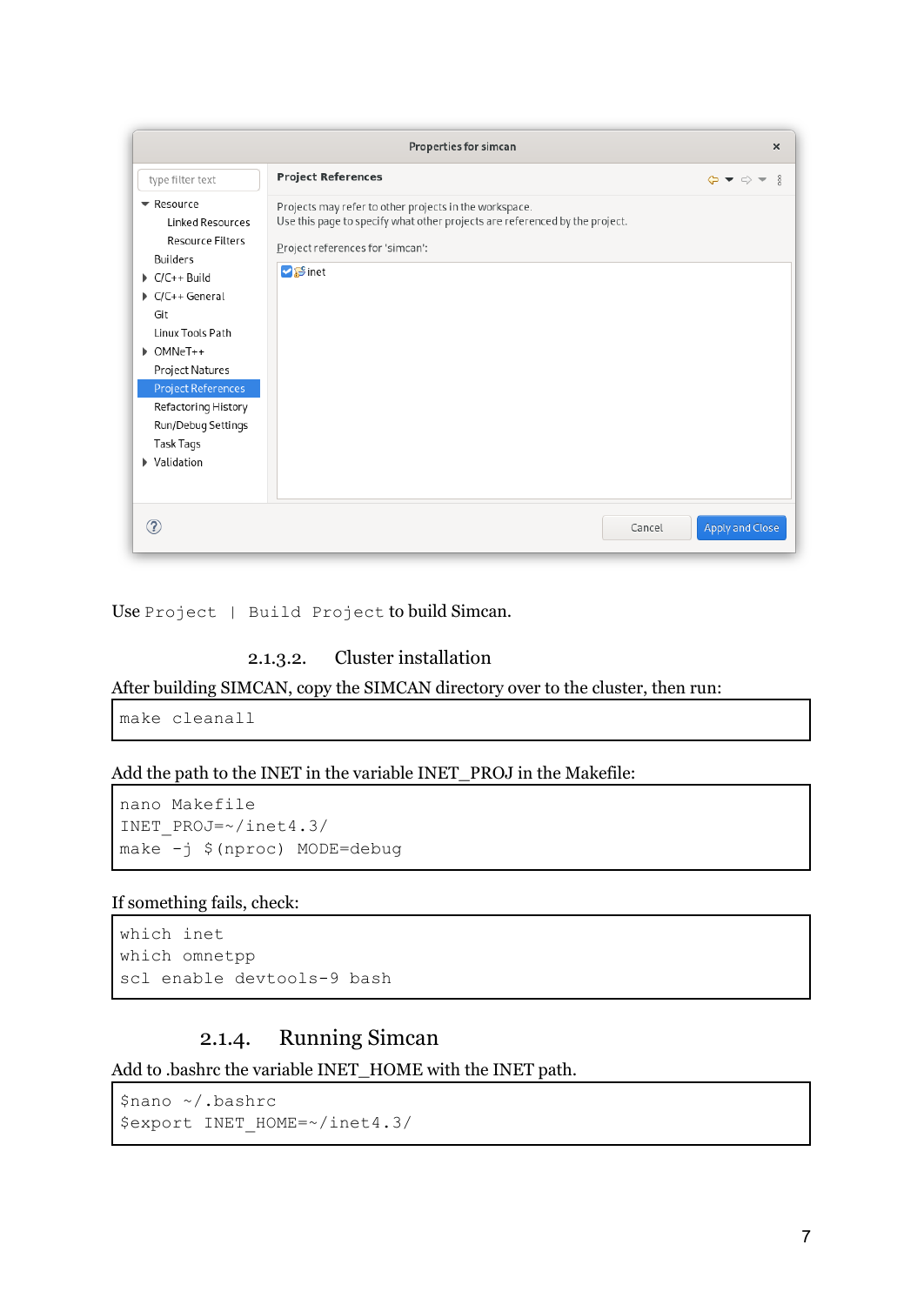Run the scenario from its folder with:

./run\_debug -u Cmdenv

### 2.2. Installing OTF2

For the tracing tools, the HPC batch cluster had also installed TAU so we decided to install OTF2 and decide which one would work better. For the OTF2 installation the following guid has been created:

● First of all download the tar.gz file from the website

```
wget https://zenodo.org/record/4682684/files/otf2-2.3.tar.gz
```
● The next step will be untar the downloaded file

```
tar -xvfz otf2-2.3.tar.gz
```
● When the file is untar, access the directory created as otf2-2.3

cd otf2-2.3

● From the directory we have to configure the system, so we will execute the next commands:

```
./configure --prefix=$HOME/otf2-2.3/
export PATH=$PATH:$HOME/otf2-2.3/
make
make install
```
• For check the configuration, from  $$HOME/otE2-2.3/$ :

```
cd doc/examples/
module load <mpi_module>
make
```